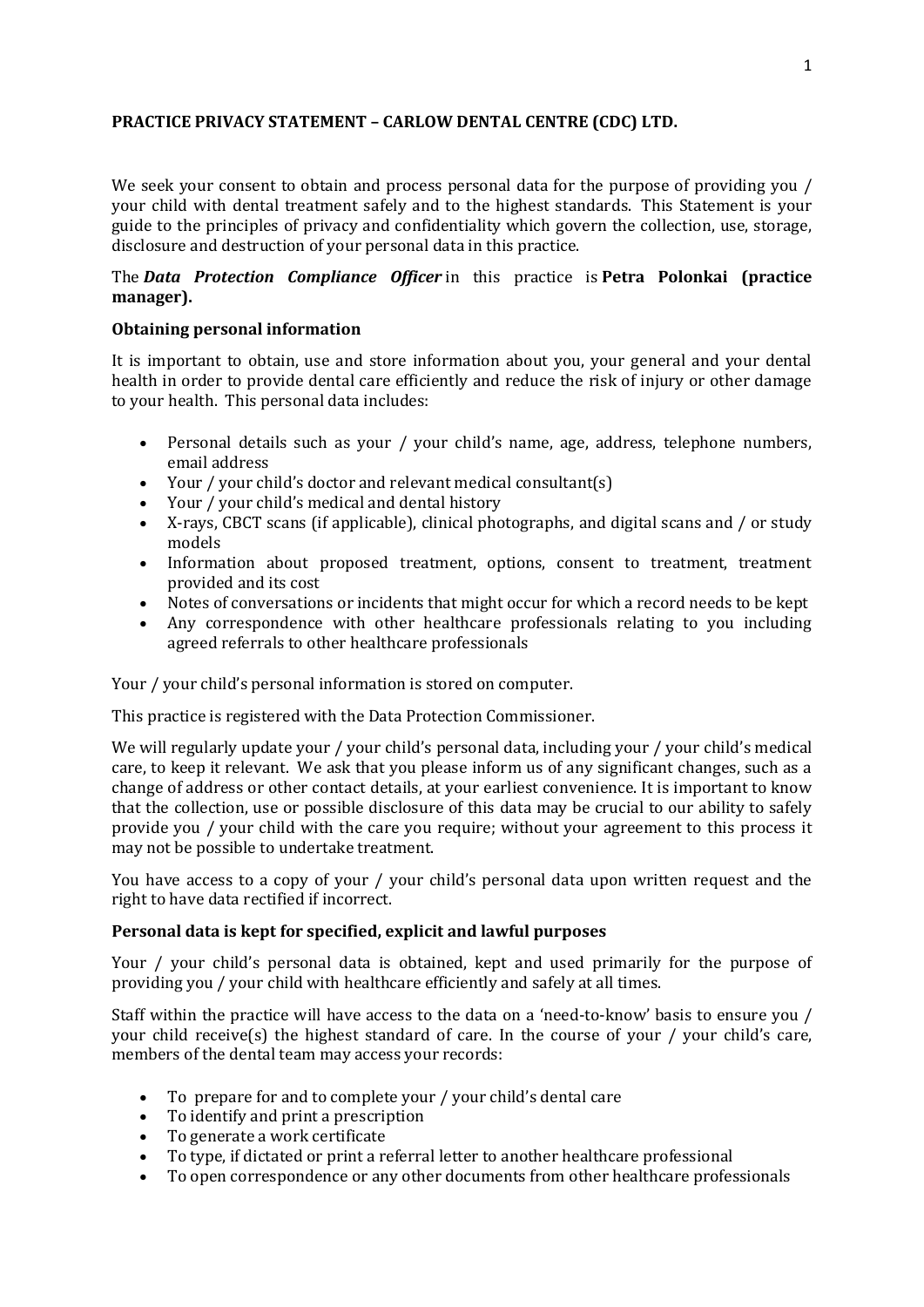- To print or photocopy your / your child's records if you instruct us to forward them to another healthcare professional
- To collate, print, photocopy and post insurance or medico-legal reports.

It is practice policy to send you a reminder / call of when your next 'check-up' is due. This reminder is sent to you by phone or text. We seek your consent to use your personal data for this propose and advise you of your right to refuse to have your data used for this purpose.

# **Personal data is only used and disclosed for the purpose of your care**

All members of the dental team adhere to the practice's Code on Confidentiality in compliance with the *Data Protection Acts, 1988 and 2003*, and the Dental Council's *Code of Practice relating to Professional Behaviour and Ethical Conduct, 2012*.

Any disclosure of personal data, without your consent, can only be done for specified, legitimate reasons (*8 (a-h), Data Protection Act, 1988; Section 10, Dental Council's Code of Practice relating to Professional Behaviour and Ethical Conduct, 2012*).

Access to your personal data is on a 'need-to-know' basis. This prohibits the release of your / your child's information to a spouse, partner or family member without your explicit consent. A guardian or carer may have the right to access information in the case of vulnerable adults or those with diminished mental capacity. A parent or guardian will have access to your personal information if you are less than 16 years of age.

A copy of your dental records will be transferred to another practice or healthcare professional upon your written request.

Your consent will be sought before the release of any data to other healthcare professionals and then only the relevant part of your records will be released. All healthcare professionals are required to treat your personal data to the same standard of privacy as outlined in this statement.

Your consent will be sought in the case of:

- A report to dental insurance company
- A medico-legal report
- Any documentation relating to a "third party" Dental Scheme (e.g. Garda Medical Aid, etc.)

There are certain activities where patient information may be used but where the information is anonymised, eliminating patient identification (but with your written consent only):

- Teaching
- Continuing Professional Development. Case studies are a very useful learning tool
- Quality Assurance/Internal audit. Audit is a necessary tool in assessing and assuring the quality of your care
- Research

If any dentists of the Carlow Dental Centre should cease practice or should die while still a practicing dentist, the dental team will be guided by the *Dental Council's Code of Practice relating to Professional Behaviour and Ethical Conduct* in informing you, safeguarding your / your child's personal data and ensuring continuity of care where possible.

Every effort is made to ensure disclosed personal data is accurate and transferred securely.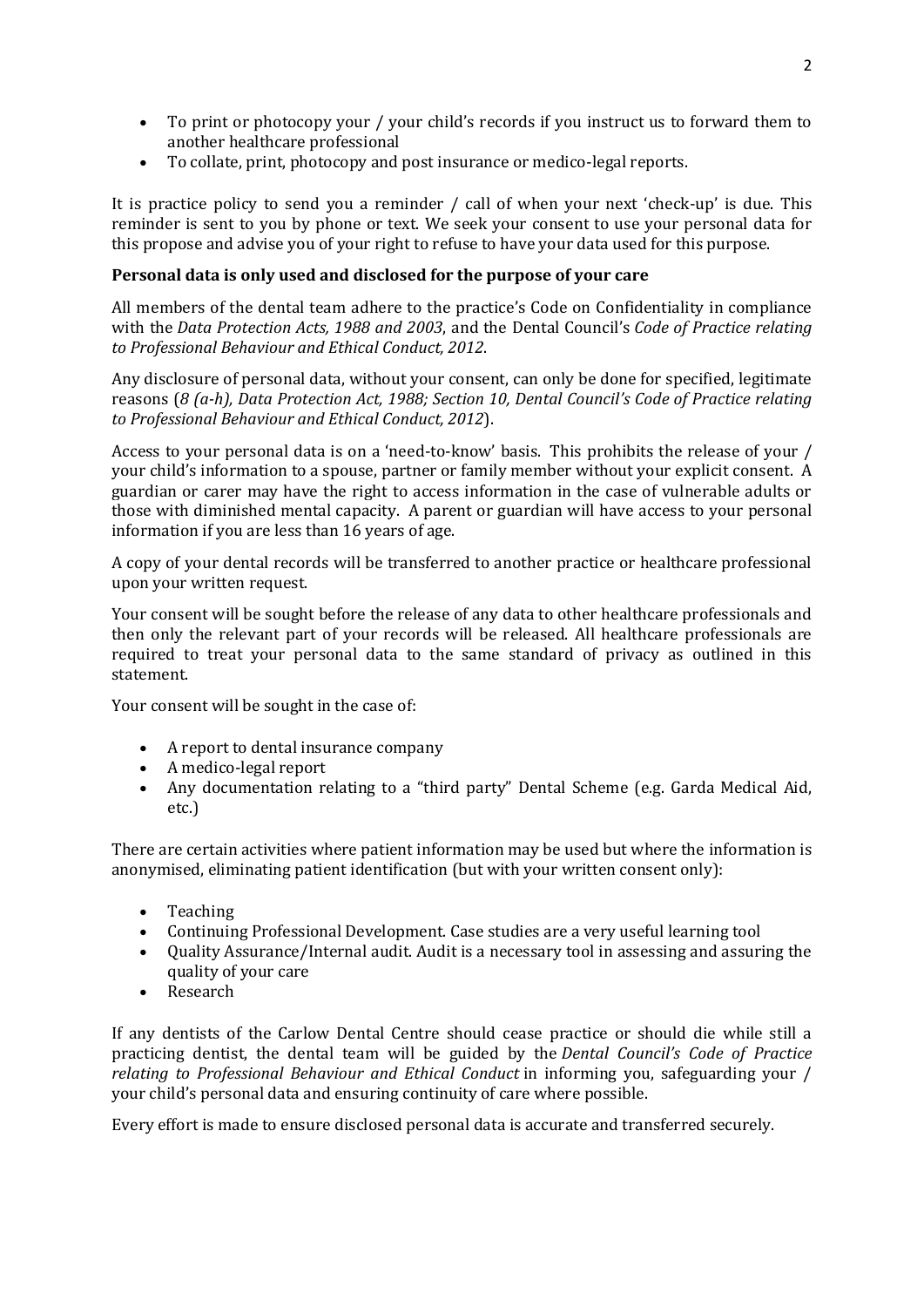## **Personal data is kept safely**

Obtained personal data is accessed on a 'need-to-know' basis and thereafter, is stored securely:

- There is no access for unauthorised persons to manual records, computers or computer monitors within the practice.
- The dental team is trained in the secure use of email and the internet
- The dental team is compliant with the practice's security measures
- Manual records are stored under lock and key
- The practice premises is locked and alarmed when unoccupied
- The practice software is legally owned
- The practice software is updated regularly and password protected
- Software security is audited
- All clinical, financial and administrative records are backed up off-site daily by iPing Computer Services.
- A contract for the security of off-site records is in place between Carlow Dental Centre (CDC) Ltd and iPing Computer Services.

Ms Petra Polonkai is responsible for dealing with any incident where personal data has been put at risk of unauthorised disclosure, loss, destruction or alteration. Management of any breach incident will comply with the advice of the Data Protection Commissioner (Personal Data Security Breach Code of Practice).

## **Personal data is kept accurate, complete and up-to-date**

A staff member will review your / your child's personal information with you on a regular basis to ensure we hold accurate, high quality records for you. Any changes to your / your child's personal details, your / your child's medical or dental status will be recorded in your / your childǯs records. We ask you to let us know of any changes in contact details at your earliest convenience.

#### **Personal data is adequate, relevant and not excessive**

Every effort is made to ensure that the information we collect and retain for you / your child is in keeping with our aim to provide you / your child with an efficient service and to care for you / your child safely. We will explain the purpose of any information sought if you are not sure why.

#### **Personal data is retained for no longer than necessary**

We retain all adult records for 8 years after the last treatment. In the case of children and young adults, the records are kept until the patient's  $25<sup>th</sup>$  birthday; or their  $26<sup>th</sup>$  birthday if the young person was 17 when they finished treatment. If a patient dies before their 18th birthday, records are kept for 8 years.

All records are disposed by a secure, certified, method of destruction (*Dental Council Code of Practice relating to Professional Behaviour and Ethical Conduct, 2012*).

### **Your rights**

You are legally entitled to a photocopy of your personal data upon written request. As well as a right of access you also have the right to have any inaccuracies in your / your child's data rectified and to have the data erased. You will be provided with a digital copy of an x-ray in response to an access request.

All written requests should be addressed to:

# **Petra Polonkai (Practice Manager)**